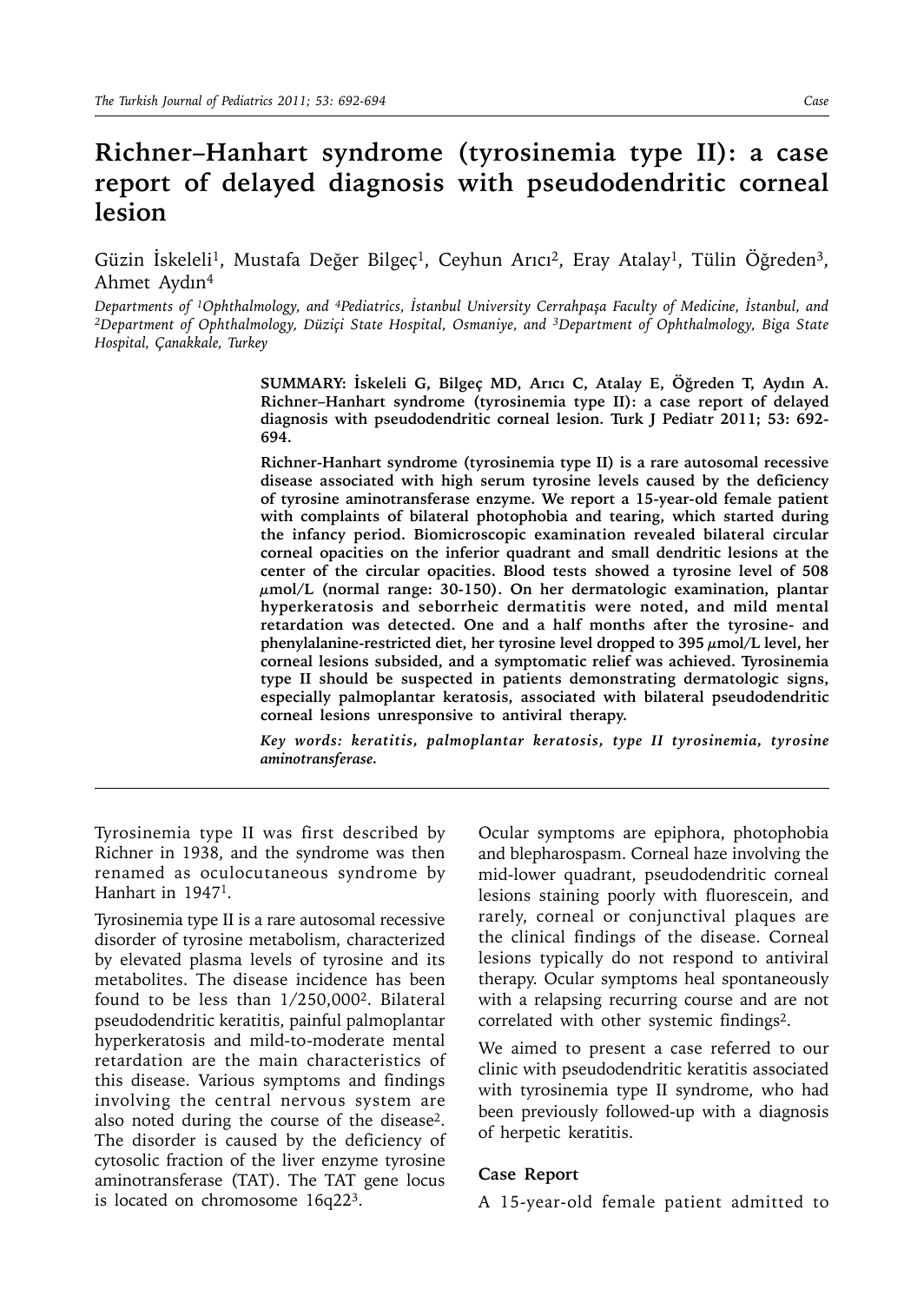our clinic in February 2010 with a medical history of epiphora, which had started in the first month of the post-delivery period, and photophobia, which started at the approximate age of five months. Her symptoms seemed to have subsided during the summer, and after the age of two years, because her corneal signs were similar to herpetic keratitis, she was given herpetic infection treatment (topical acyclovir ointment) occasionally when her symptoms became aggravated. Although there were palmoplantar signs, they were not diagnosed by the dermatologist. The patient had ongoing ocular symptoms (epiphora and photophobia) to the present. Her medical history was unremarkable between 2 and 15 years old.

On her ophthalmic examination, visual acuity of the right eye was  $4-5/10$  with  $-5.50-1.50x5^{0}$ refractive correction, and visual acuity of the left eye was  $5/10$  with -6.00-2.00 $x175$ <sup>0</sup> refractive correction. Biomicroscopic examination revealed mild bilateral circular corneal hazes located in the mid-lower quadrant of the cornea. Central to these corneal hazes, small dendritic lesions were noted, which stained poorly with fluorescein (Fig. 1). Corneal sensation of both eyes was found to be normal. Biomicroscopic examination of the conjunctiva, anterior chamber, and lens and the funduscopic examination were unremarkable. Therapeutic contact lenses were applied, and artificial tear drops without preservation were prescribed to relieve photophobia and epiphora until a definite diagnosis was established.

Pediatrics consultation revealed an elevated serum tyrosine level of 508  $\mu$ mol/L (normal limits: 30-150). Analysis of urinary organic acids showed marked elevation of 4-OH-phenyl lactic acid and 4-OH-phenyl pyruvic acid levels. Palmoplantar hyperkeratosis and seborrheic dermatitis were noted on her dermatologic consultation. Overall, a delayed diagnosis of tyrosinemia type II was made at 15 years of age, and mild mental retardation was detected.

A tyrosine- and phenylalanine-restricted diet was initiated by a pediatrician. In two months, her tyrosine level had dropped to 395  $\mu$ mol/ L, her corneal lesions had subsided, and a symptomatic relief was achieved. The patient is still on strict follow-up.



**Figure 1.** Mild circular corneal hazes (arrows) located in the mid-lower quadrant of the cornea.

## **Discussion**

Hereditary tyrosinemia is classified into three different groups. Type I (fumarylacetoacetate hydrolase deficiency) causes liver and renal diseases, type II (liver tyrosine aminotransferase deficiency) causes oculocutaneous disorders, and type III (4-hydroxyphenylpyruvate dioxygenase) is characterized by normal liver function and episodic central nervous system anomalies. Tyrosinemia type II is the only type with corneal involvement<sup>1</sup>.

Previous studies showed that 60% of these patients demonstrated mental deficiency, 75% had corneal involvement, and 80% presented with palmoplantar keratosis<sup>4</sup>. Skin and ocular involvement is caused by the inflammatory response initiated by the intracellular accumulation of tyrosine crystals<sup>5</sup>.

Tyrosinemia usually manifests in the first month of life<sup>1</sup>. Macsai et al.<sup>2</sup>, in a case series of nine patients, reported that 89% of patients with tyrosinemia type II demonstrated ocular symptoms within the first year of life. In this case series, the youngest patient was 3 months and the oldest patient was 57 years old, and all patients were reported to present with ocular symptoms and findings on the initial visit. Seven (78%) patients were given herpes simplex keratitis treatment before the diagnosis, and 4 (57%) of these 7 patients were reported to show temporary improvement with antiviral treatment. This false improvement was explained by the fact that the pseudodendritic lesions in Richner-Hanhart syndrome typically show a relapsingrecurring course, and this improvement was likely to have arisen by chance during antiviral